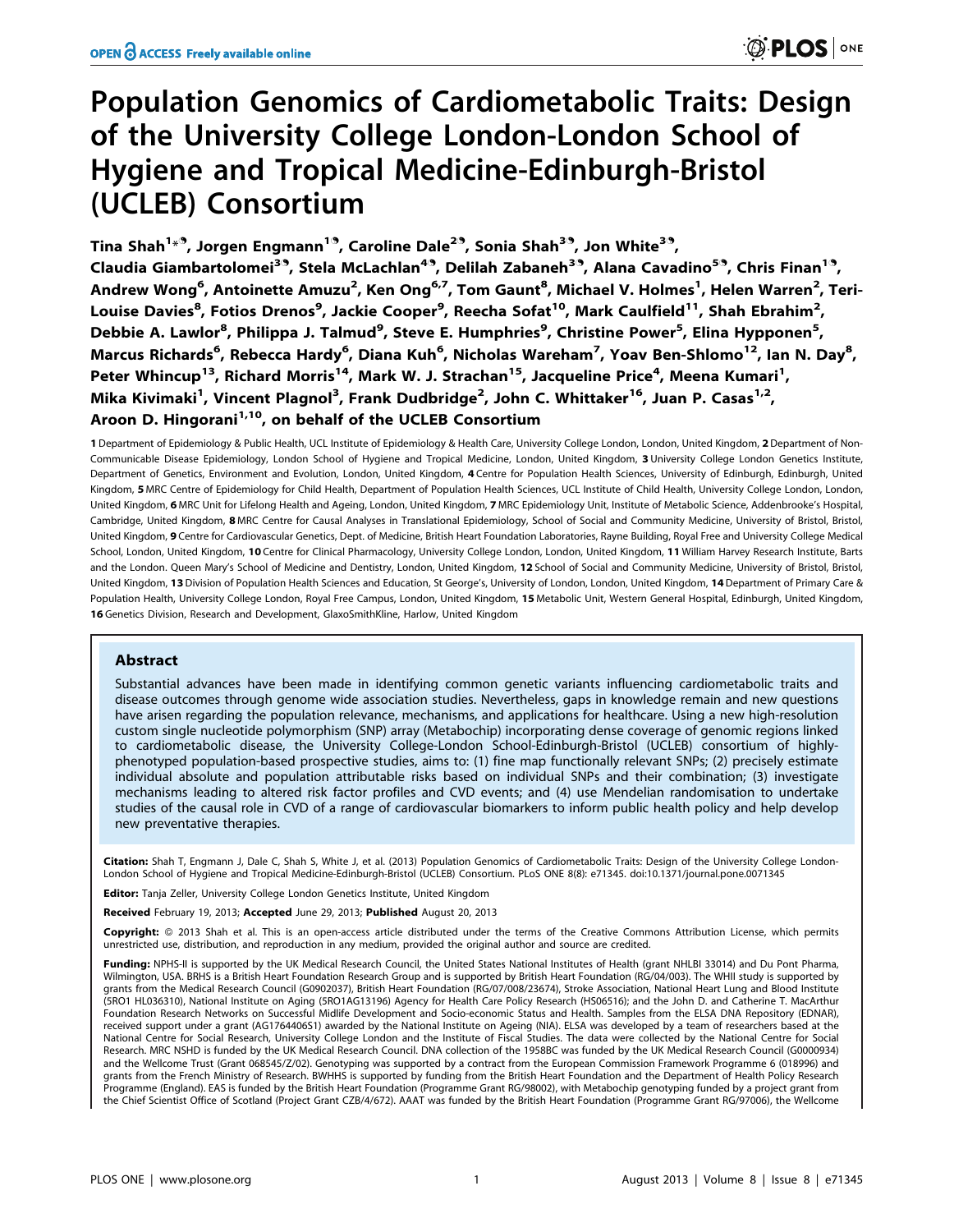Trust (Project Grant 057762), the Chief Scientist Office of Scotland (Project Grant K/OPR/2/2/D320), Chest Heart and Stroke Scotland (Project Grant Res03/A75) and Bayer plc (Unrestricted Investigator Led Grant). Research clinics were held at the Wellcome Trust Clinical Research Facility in Edinburgh. ET2DS is funded by the Medical Research Council (Project Grant G0500877), the Chief Scientist Office of Scottish (Programme Support Grant CZQ/1/38), Pfizer plc (Unrestricted Investigator Led Grant) and Diabetes UK (Clinical Research Fellowship 10/0003985). Research clinics were held at the Wellcome Trust Clinical Research Facility and Princess Alexandra Eye Pavilion in Edinburgh. EHDPS was funded by the Medical Research Council and by the Chief Scientist Office of Scotland (Project Grant CZB/4/672). DNA standardisation was conducted at the Genetics Core of the Wellcome Trust Clinical Research Facility in Edinburgh. CaPS was funded by the Medical Research Council and undertaken by the former MRC Epidemiology Unit (South Wales). The DNA bank was established with funding from a MRC project grant. The data archive is maintained by the University of Bristol. The funders had no role in study design, data collection and analysis, decision to publish, or preparation of the manuscript.

Competing Interests: The authors have the following interests. John C Whittaker is an employee of GlaxoSmithKline. This study was partly funded by Du Pont Pharma, Wilmington, USA, Bayer plc (Unrestricted Investigator Led Grant) and Pfizer plc (Unrestricted Investigator Led Grant). There are no patents, products in development or marketed products to declare. This does not alter the authors' adherence to all the PLOS ONE policies on sharing data and materials, as detailed online in the guide for authors.

\* E-mail: t.shah@ucl.ac.uk

**.** These authors contributed equally to this work.

# Introduction

After decades of inconsistent findings, firm genetic associations are finally being reported for risk of coronary heart disease (CHD), arterial aneurysmal disease, peripheral vascular disease and diabetes [1–5], and for major atherosclerotic risk factors (LDLcholesterol [6], blood pressure (BP) [7], and smoking behaviour [8]). Moreover, variants have been identified for their associations with many other cardiovascular disease (CVD)-associated biomarkers of less certain causal relevance, including HDL-cholesterol and triglycerides [6], apolipoproteins [9], lipoprotein (a) [10], inflammation and coagulation factors [11], uric acid, and glucose [12]. This progress in cardiovascular genetics has been made possible by sequencing the human genome [13,14], characterising the frequency and correlation between genetic variation (1000 Genomes Project and the human HapMap) and exploiting technical advances in array-based genotyping. The assembly of large case-control collections for genome wide-association studies (GWAS) using microarrays that genotype up to 1 million single nucleotide polymorphisms (SNPs), the use of stringent significance thresholds for association, and rigorous validation by replication in independent studies [15,16], have all contributed to these major advances in genetic epidemiology.

Conservative significance thresholds required to reduce falsepositive associations can lead to trait-associated variants of modest effect being overlooked in insufficiently large samples. Identifying these loci is still valuable because of the insight provided on disease aetiology and possible drug targets. To this end, multiple GWAS are being pooled by consortia usually focusing on a single trait or disease end-point, e.g. diabetes (DIAGRAM [5]), CHD (CAR-DIoGRAM [17]), stroke (the Stroke Genetics Consortium [18]), BP (the International Consortium of BP-GWAS [19]), lipids (the Global Lipids Genetic Consortium [20]), plasma glucose and related traits (MAGIC [21]), smoking behaviour (Ox-GSK [8]), and electrocardiographic QT-interval (QT-IGC). The contributing studies represent a mix of study designs, and include geographically diverse populations with differing risk factor exposures, CVD event rates, and age ranges. These studies usually provide cross-sectional disease outcome and phenotype data.

Genotyping arrays for GWAS provide broad coverage of the genome through SNPs that capture information on un-typed SNPs due to linkage disequilibrium (LD). Because of LD between variants, multiple associated SNPs are observed at each locus, mostly in non-coding DNA regions [22], which may span several genes, or may be remote from known genes. Replication usually centres on just one or two strongly associating SNPs. Consequently, determining the identity and number of causal variants is often difficult, owing to the potentially large number of unexamined variants. Fine mapping, using denser SNP association data from re-sequencing or custom gene/locus-centric SNP arrays, can help resolve causal genes and SNPs. Therefore, despite the success of GWAS, unanswered questions remain. These include: (1) the precise location of the causal SNP(s) and the gene(s) they influence; (2) the absolute (as opposed to the relative) effects of loci, and how these change with age or differing non-genetic exposures; (3) the combined influence of multiple disease- or trait-associated SNPs; (4) the full constellation of risk factors and biomarkers influenced by each SNP (pleiotropy); and (5) the precise mechanism by which many CVD-associated SNPs lead to disease.

These residual uncertainties can be addressed by higher resolution SNP typing at associated loci using gene-centric arrays, such as the Metabochip [23], in highly phenotyped, prospective cohort studies with serial risk factor/biomarker measures and information on incident disease. The Metabochip provides improved imputation accuracy, as well as greater power for detecting associations with common variants in fine mapping regions (122,241 SNPs are on the array to fine-map 257 loci which showed genome-wide significant evidence for association with one or more of the 23 cardio-metabolic traits), compared to GWAS arrays due to the increased SNP density of the Metabochip in genic regions [23], therefore offering an advantage for genetic association analyses. In addition, SNPs were selected from the databases developed by the International HapMap Project (http://www.hapmap.org) and the 1000 Genomes Project (http://www.1000genomes.org), allowing inclusion of SNPs across a wide range of the allele frequency spectrum, including those with a minor allele frequency of less than 0.1%.

The UCL-LSHTM-Edinburgh-Bristol (UCLEB) Consortium has been established to allow interrogation of genetic associations using the Metabochip. The consortium consists of 12 wellestablished prospective observational studies comprising over 30,000 participants: Northwick Park Heart Study II (NPHS II), Whitehall-II Study (WHII), British Regional Heart Study (BRHS), English Longitudinal Study of Ageing (ELSA), MRC National Survey of Health and Development (MRC NSHD), 1958 Birth Cohort (1958BC), Edinburgh Artery Study (EAS), Edinburgh Type 2 Diabetes Study (ET2DS), Edinburgh Heart Disease Prevention Study (EHDPS), Aspirin for Asymptomatic Atherosclerosis Trial (AAAT), Caerphilly Prospective Study (CaPS) and the British Women's Heart and Health Study (BWHHS). The unique properties of the consortium provide an opportunity to investigate genetic determinants of risk factors for CVD through Metabochip-wide association analyses (MWAs), as well as associations with measures of subclinical disease such as carotid intima media thickness (cIMT), and with clinical events. Integration of genotype, biomarker and disease outcome data can also provide insight into disease mechanisms and potential therapeutic targets.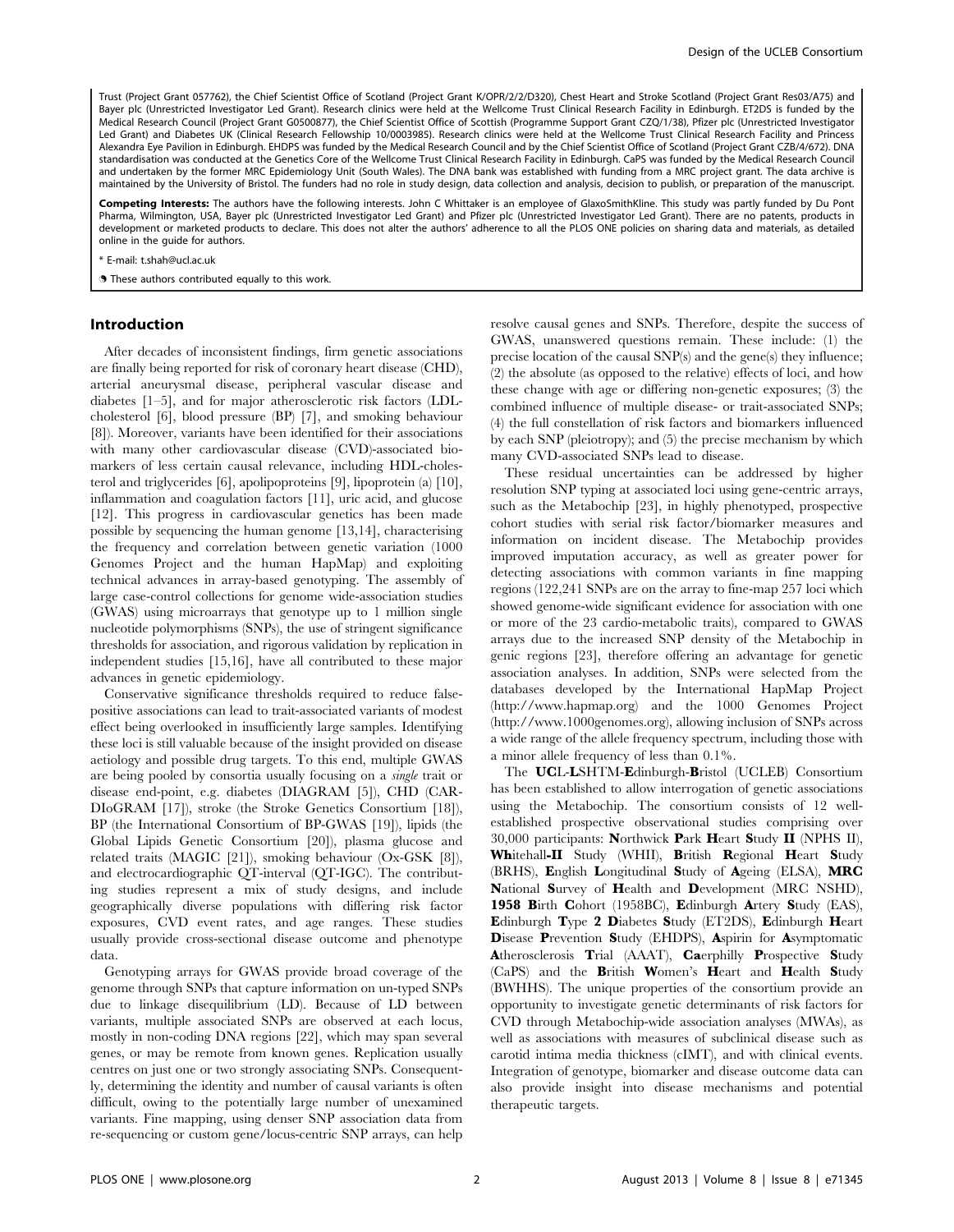| Study                                      | -1<br>LSHTM<br>Bristol<br>based | <b>Bristol</b><br>based    | UCL based                               |                                                                                                                                                          |                      |                             |                          |                               | Edinburgh based            |                      |                                                           |                            | Total |
|--------------------------------------------|---------------------------------|----------------------------|-----------------------------------------|----------------------------------------------------------------------------------------------------------------------------------------------------------|----------------------|-----------------------------|--------------------------|-------------------------------|----------------------------|----------------------|-----------------------------------------------------------|----------------------------|-------|
|                                            | <b>BWHHS</b>                    | CaPS                       | <b>MRC NSHD</b>                         | ELSA                                                                                                                                                     | <b>IFSHSN</b>        | 1958BC                      | <b>II-HM</b>             | <b>BRHS</b>                   | EAS                        | <b>EHDPS*</b>        | ET2DS                                                     | AAA trial                  |       |
| design<br>Study                            | Prospective                     | Prospective                | birth cohort<br>Prospective             | ଚି<br>Prospectiv                                                                                                                                         | Prospective          | birth cohort<br>Prospective | Prospective              | Prospective                   | Prospective                | Prospective          | Prospective                                               | Prospective                |       |
| Sampling<br>Frame                          | practices<br>General            | practices<br>General       | Birth register                          | Respondents<br>of HSE                                                                                                                                    | practices<br>General | Birth register              | Workplace                | practices<br>General          | practices<br>General       | practices<br>General | register (via<br>practices)<br><b>Diabetes</b><br>General | practices<br>General       |       |
| % men                                      | $\circ$                         | 100                        | 50                                      | $\ddot{4}$                                                                                                                                               | 100                  | 50                          | 8                        | 100                           | 50                         | 100                  | $50\,$                                                    | 28                         |       |
| <b>Baseline</b><br>year                    | 1999-2001                       | 1979-1983                  | 1946                                    | 2002-2003                                                                                                                                                | 1989-1994            | 1958                        | 1985-1988                | 1978-1980                     | 1987-1988                  | 1985-1988            | 2006-2007                                                 | 1998-2001                  |       |
| recruitment<br>$\frac{1}{N}$               | 4286                            | 2512                       | 5362                                    | 12099                                                                                                                                                    | 3052                 | 17416                       | 10308                    | 7735                          | 1592                       | 1592                 | 1066                                                      | 3350                       | 67318 |
| Number of<br>resurveys                     | 4                               | 4                          | 1-12 (life course) 6<br>1-4 (adulthood) |                                                                                                                                                          | 5 annual             | G                           | G                        | $\infty$                      | $\sim$                     | $\sim$               | 3                                                         | Annual for<br>CVD          |       |
| surveys with<br>clinical data<br>Number of |                                 | S                          | $\overline{ }$                          | $\mathsf{S}$                                                                                                                                             | $\circ$              | $\overline{ }$              | S                        | $\sim$                        | $\sim$                     | $\sim$               | $\sim$                                                    | $\sim$                     |       |
| Follow up<br>Years                         | $\approx$                       | 22                         | 67                                      | $\equiv$                                                                                                                                                 | $\overline{1}$       | 51                          | 24                       | $\approx$                     | 20                         | 20                   | 4                                                         | $\infty$                   |       |
| N with<br><b>ANO</b>                       | 3800 <sup>†</sup>               | $1500^{\dagger\dagger}$    | 2700 <sup>††</sup>                      | 5616 <sup>††</sup>                                                                                                                                       | $2775^{11}$          | $8017^{\dagger\dagger}$     | $5008^{+\dagger}$        | 3945 <sup>††</sup>            | 940 <sup>††</sup>          | $1200^{\dagger}$     | $1060^\dagger$                                            | $2833^{ \dagger\dagger}$   | 39394 |
| Metabochip<br>N with                       | 2024                            | 1397                       | 2464                                    | 1982                                                                                                                                                     | $\circ$              | 5839                        | 3408                     | 2453                          | 850                        | $\circ$              | 1057                                                      | $\circ$                    | 21474 |
| chip/custom<br>N with 50k<br>die           | 3443                            | $\circ$                    | $\circ$                                 | $\circ$                                                                                                                                                  | $\circ$              | $\circ$                     | 5456                     | $\circ$                       | $\circ$                    | $\circ$              | $\circ$                                                   | $\circ$                    | 8899  |
| N with<br>GWAS                             | $\circ$                         | $\circ$                    | $\circ$                                 | 8000                                                                                                                                                     | $\circ$              | 5595                        | $\circ$                  | $\circ$                       | $\circ$                    | $\circ$              | $\circ$                                                   | $\circ$                    | 13595 |
|                                            | Stored biological specimens     |                            |                                         |                                                                                                                                                          |                      |                             |                          |                               |                            |                      |                                                           |                            |       |
| Plasma                                     | Yes                             | Yes                        | 2700                                    | Yes                                                                                                                                                      | $\frac{1}{2}$        | Yes                         | Yes                      | 3945 (2)                      | $\geq$                     | $\frac{1}{2}$        | 1066                                                      | Yes                        |       |
| Urine                                      |                                 | $\frac{\circ}{2}$          | 2700                                    | $\stackrel{\mathtt{o}}{z}$                                                                                                                               | $\frac{1}{2}$        | $\hat{\mathsf{z}}$          | $\stackrel{\circ}{\geq}$ | $\stackrel{\mathtt{o}}{\geq}$ | $\stackrel{\mathtt{o}}{z}$ | $\hat{\mathsf{z}}$   | 1066                                                      | $\stackrel{\mathtt{o}}{z}$ |       |
| White cells                                | Yes                             | Yes                        | $\frac{1}{2}$                           | $\stackrel{\mathtt{o}}{\geq}$                                                                                                                            | $\frac{1}{2}$        | Yes                         | ş                        | ş                             | ş                          | ş                    | 1066                                                      | $\frac{1}{2}$              |       |
| Lymphoid<br>cell lines                     |                                 | $\stackrel{\mathtt{o}}{z}$ | 2500                                    | $\hat{\mathsf{z}}$                                                                                                                                       | $\frac{1}{2}$        | ş                           | ş                        | ş                             | $\frac{1}{2}$              | ş                    | ş                                                         | $\frac{1}{2}$              |       |
| <b>DNA</b>                                 | KBio; Bristol                   | KBio; Bristol              | GeneService;<br>KBio                    | ice;<br>GeneServic<br>KBio                                                                                                                               | $\vec{p}$            | <b>Bristol</b>              | GeneService;<br>KBio     | GeneService;<br>KBio          | Edinburgh<br>UCL; CRF      | Edinburgh<br>CRF     | Edinburgh<br>CRF                                          | Edinburgh<br>CRF           |       |
|                                            |                                 |                            |                                         | *DNA extraction/standardisation in progress "DNA extracted at baseline "TDNA extracted at subsequent resurvey.<br> doi:10.1371/journal.pone.0071345.t001 |                      |                             |                          |                               |                            |                      |                                                           |                            |       |

Table 1. Summary of recruitment, inclusion criteria and clinical assessments in the UCLEB studies. Table 1. Summary of recruitment, inclusion criteria and clinical assessments in the UCLEB studies.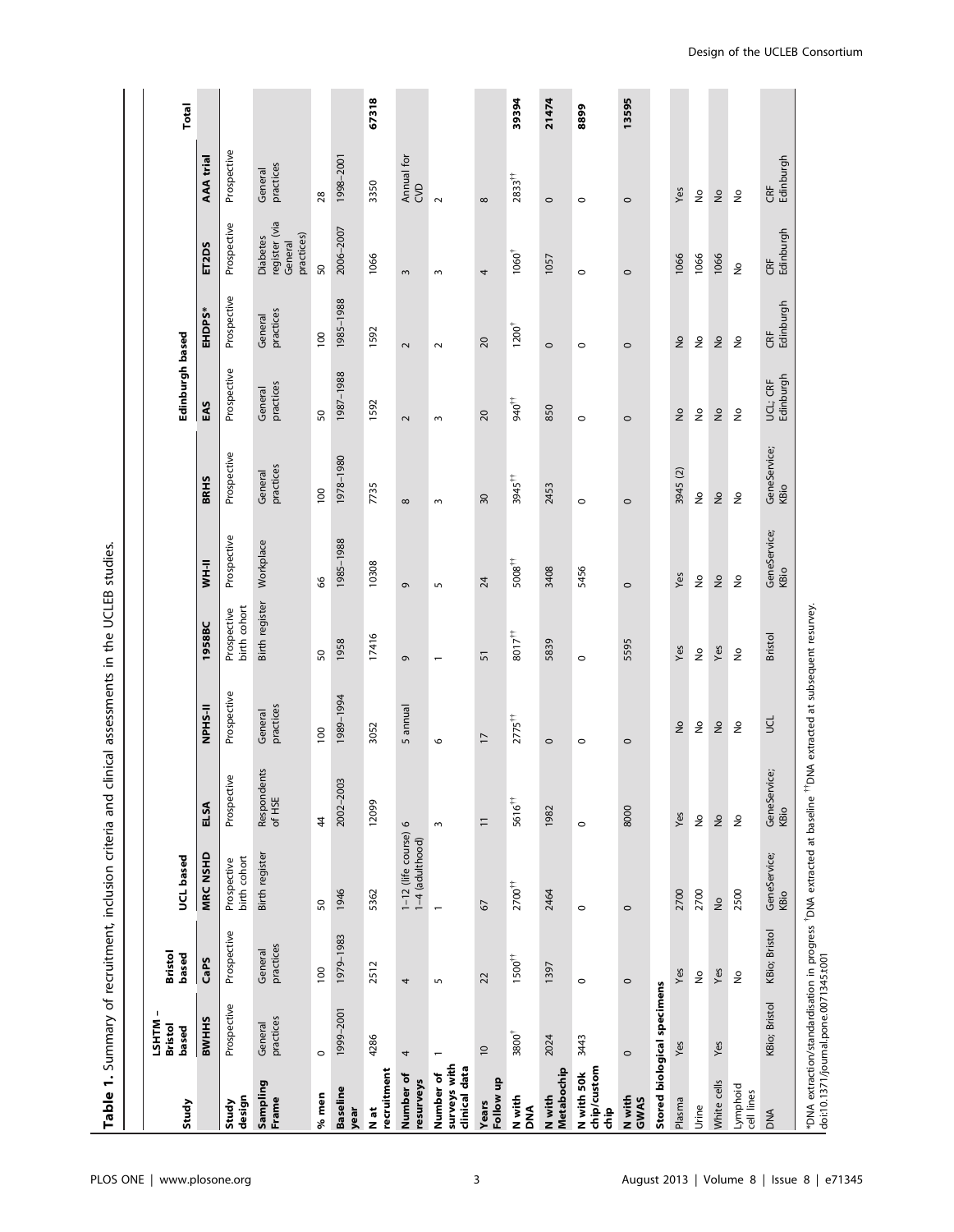# Methods and Design

#### **Cohorts**

All 12 studies in the UCLEB consortium are UK-based with wide geographic representation. Participants are almost exclusively of European ancestry. Principal components analysis (PCA) has been used to investigate the presence of population structure and exclude outliers. The age at recruitment ranges from birth (MRC NSHD and 1958BC) to  $>90$  years (ELSA), with most cohorts recruiting subjects in mid-life. Despite the range of ages at the time of recruitment, the current age of participants spans the  $5<sup>th</sup>$  to  $9<sup>th</sup>$ decades of life, a time at which the majority of common, noncommunicable diseases manifest, rendering the consortium a valuable continuing source for cases of incident diseases. All studies have longitudinal follow up (range 5–62 years) and details of incident disease (see Table 1). Each of the studies has a prospective cohort design, the MRC NSHD and 1958BC also being birth cohorts. The AAAT study was designed as a RCT but the prospective follow-up allows inclusion as a cohort study. All have a DNA repository with most studies already having published genetic analyses. There are various existing collaborative links between the studies; MRC NSHD, 1958BC, ELSA, CaPS and WHII in the HALCyon network; MRC NSHD, 1958BC, BRHS, ELSA, WHII, NPHS II and EAS as the UCL Genetics Consortium, and BRHS and BWHHS as sister studies with the same sampling frame and clinic procedures.

Each of the studies has a defined sampling frame, inclusion criteria, and procedures for the collection and recording of demographic details, biological samples, and clinical measures. Each of the 12 cohorts has a wide range of clinical and biological measures with overlap across studies, facilitating pooled analyses with substantial power. Many have also used common or comparable measurement methods with many of the blood markers having been measured in the same laboratory. All studies follow participants for incident disease and mortality, and have an ongoing programme of clinical assessments/biological sampling.

The UCLEB consortium currently includes Metabochip information [23] augmented by imputation using the 1000 Genomes (http://www.1000genomes.org) dataset (1 million typed and imputed SNPs) from 8 studies consisting of around 21,000 samples, more than 100 phenotypes. These include a maximum of 70 blood and other biomarkers (of which 19 are available in more than 15000 participants); carotid ultrasound measures of atherosclerosis from 7200 individuals across 5 studies (MRC NSHD, WHII, BRHS, EAS and ET2DS); around 2000 cases of prevalent and incident type 2 diabetes; and almost 6000 cardiovascular events (see Tables 2 and 3).

#### UCL-based studies

Northwick Park Heart Study II (NPHS II) [24]. From April 1989 to April 1994, 3012 healthy Caucasian men, aged 51– 60 years, registered with 9 general medical practices across the UK were recruited for prospective surveillance. All eligible subjects were free of a history of unstable angina, MI or evidence of silent infarction, coronary surgery, aspirin or anticoagulant therapy, cardiovascular disease, malignancy (except skin cancer other than melanoma), or any condition precluding informed consent. Non-fasting plasma samples were taken at baseline and annually until year 6. A standard ECG was recorded and coded according to Minnesota criteria at baseline and at 6 years. Baseline plus 5 annual repeat measures are available in the entire cohort on BMI, lipids, DBP, SBP, fibrinogen and FVII. Single measures of homocysteine, Lp(a), and CRP are available. Repeat phenotypes were measured at the same centres and are complete for all those mentioned. Smoking status is known. Endpoints for CHD were fatal and non-fatal MI based on WHO criteria, silent MI or coronary revascularization procedures and sudden unexplained death. Information on fatal cancers and diabetes has also been recorded. DNA was extracted from blood samples collected in 2000.

British Regional Heart Study (BRHS) [25]. From 1978 to 1980, 7735 men aged 40–59 were recruited from general practices across the UK. A wide range of phenotypic measures is available for established risk markers such as lipids, blood pressure and inflammatory and haemostatic markers. Most of these measures were taken both at recruitment and re-examination, which occurred in 1998–2000 when men were aged 60–79. At this reexamination 4252 participants attended and DNA was extracted

| Number of aggregate measures | <b>Phenotypes</b>                                                                                                                                                                                                                                                                                                                                                                                                                                                                                                                                                                                                                                                                                                                                                                                                                            |
|------------------------------|----------------------------------------------------------------------------------------------------------------------------------------------------------------------------------------------------------------------------------------------------------------------------------------------------------------------------------------------------------------------------------------------------------------------------------------------------------------------------------------------------------------------------------------------------------------------------------------------------------------------------------------------------------------------------------------------------------------------------------------------------------------------------------------------------------------------------------------------|
| $>$ 35,000                   | SBP, DBP, Smoking, Total Cholesterol, Fibrinogen, BMI, Height, Weight, Alcohol consumption                                                                                                                                                                                                                                                                                                                                                                                                                                                                                                                                                                                                                                                                                                                                                   |
| $>$ 30,000                   | LDL, HDL, Triglycerides, Social class, Physical activity                                                                                                                                                                                                                                                                                                                                                                                                                                                                                                                                                                                                                                                                                                                                                                                     |
| $>$ 25,000                   | Waist-hip ratio, HbA1c, CRP, Respiratory function (FEV1, FVC and PEFR), von Willebrand factor                                                                                                                                                                                                                                                                                                                                                                                                                                                                                                                                                                                                                                                                                                                                                |
| $>$ 20,000                   | Glucose, Stress, Verbal memory, Factor VII                                                                                                                                                                                                                                                                                                                                                                                                                                                                                                                                                                                                                                                                                                                                                                                                   |
| >15,000                      | D-Dimer, Educational achievement, Viscosity, ECG, Tissue plasminogen activator, IL-6, Cortisol, Short term memory,<br>Insulin, MRC respiratory questionnaire, White cell count, Creatinine, eGFR                                                                                                                                                                                                                                                                                                                                                                                                                                                                                                                                                                                                                                             |
| >10,000                      | Muscle function (Walking speed, Standing balance, Grip strength and Chair rises), Lp(a), Liver function (ALT, AST and<br>GGT), ApoAI, ApoB, Mental flexibility (TMT), Homocysteine, Cognitive function (Mill Hill VS, Letter search/cancel, WMS<br>logical/verbal memory, MMSE, Non-verbal reasoning, Processing speed (DST) and AH4)                                                                                                                                                                                                                                                                                                                                                                                                                                                                                                        |
| $>$ 5,000                    | Digitised ECG (PR interval, QRS duration, QT interval and indices of left ventricular hypertrophy), Pulse wave velocity,<br>Haematocrit, Prothrombin, Ferritin, IGF-1, cIMT, Cotinine, Telomere length, I-CAM, skin folds, V-CAM, ApoE, Platelets                                                                                                                                                                                                                                                                                                                                                                                                                                                                                                                                                                                            |
| >2,500                       | Arterial distensibility, Heart rate variability, ABPI, TNF- $\alpha$ , Bilirubin, Leptin, Dehydroepiandrosterone sulfate, Fibrin<br>peptide A, Proteinuria, Factor VIII, Factor IX, Activated partial thromboplastin time, Activated protein C added to the<br>Activated partial thromboplastin time, Activated protein C and Activated partial thromboplastin time, Alkaline<br>phosphatase, Serum urea, Serum potassium, Serum sodium, Serum urate, Serum magnesium, Serum calcium, Serum<br>phosphate, Total serum protein, Red blood cell count, Haemoglobin, Mean cell volume, Mean platelet volume,<br>Neutrophils, Lymphocytes, Monocytes, Eosinophils, Basinophils, Vitamin C, Vitamin E, Beta-carotene, Adiponectin, IL-<br>18, MMP-9, sCD40L, Natriuretic peptide, E-selectin, Flow-mediated dilation, Pulse-wave analysis, ApoAll |

Table 2. Measures available in the UCLEB consortium.

doi:10.1371/journal.pone.0071345.t002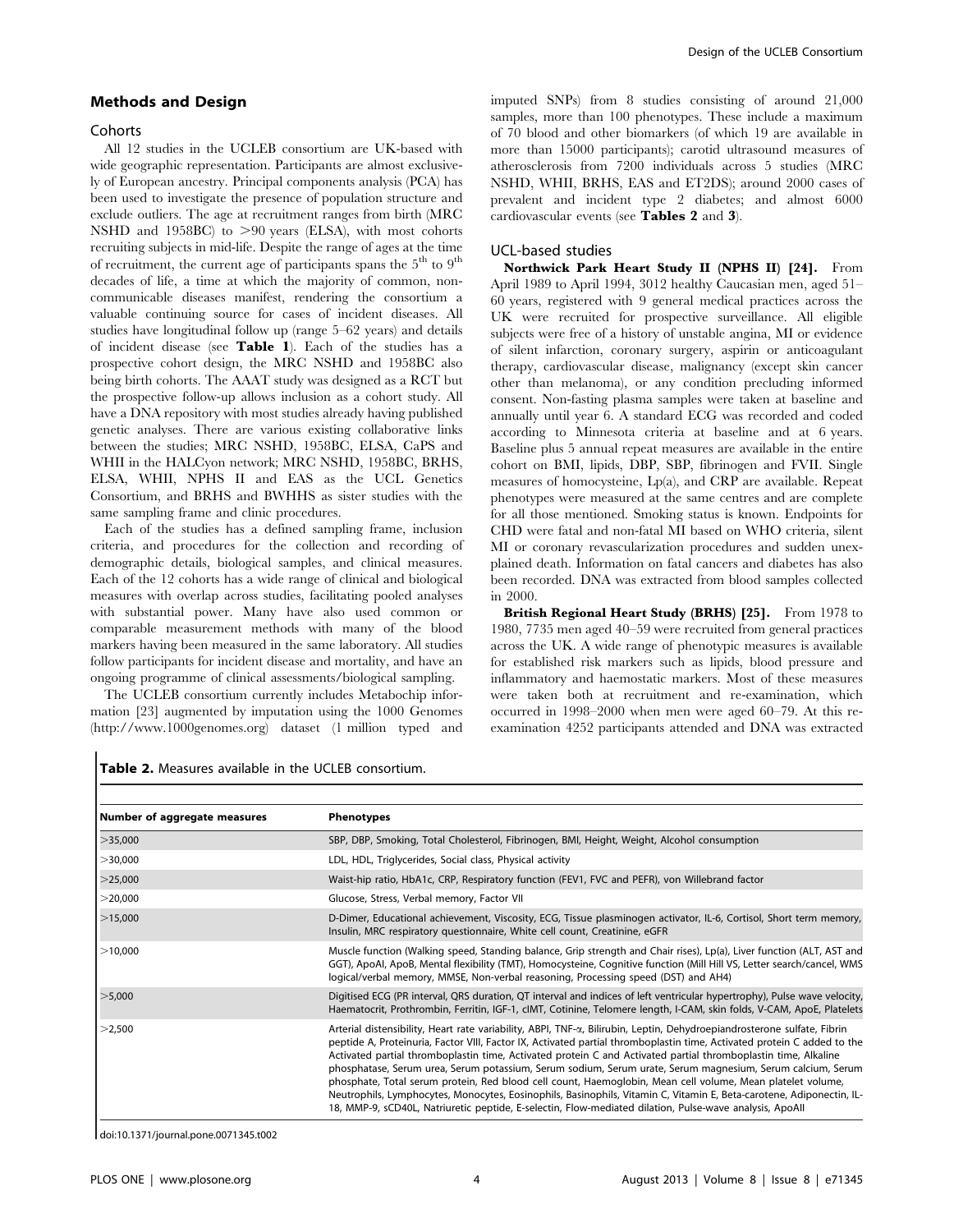| <b>Adnls</b> | <b>Total Incident</b><br>문 | Total Prevalent CHD Stroke                                                                                                                      | <b>Total Incident</b> | <b>Total Prevalent Stroke</b>                                                                                                                                                                                                                                                   | <b>Total Diabetes</b> | % on Lipid Lowering<br>drugs | % on BP drugs | % on Glucose Drugs |
|--------------|----------------------------|-------------------------------------------------------------------------------------------------------------------------------------------------|-----------------------|---------------------------------------------------------------------------------------------------------------------------------------------------------------------------------------------------------------------------------------------------------------------------------|-----------------------|------------------------------|---------------|--------------------|
| <b>BWHHS</b> | 235                        | 174                                                                                                                                             | 157                   | 117                                                                                                                                                                                                                                                                             | 229                   | 9%                           | 34%           | 4%                 |
| CaPS         | 339                        | $\frac{8}{1}$                                                                                                                                   | 321                   | $\overline{40}$                                                                                                                                                                                                                                                                 | 438                   | & 1%                         | 23%           | 2%                 |
| MRC NSHD     | $\overline{1}$             | 109                                                                                                                                             | Ī                     | 44                                                                                                                                                                                                                                                                              | 237                   | 33%                          | 45%           | 8%                 |
| ELSA         | 69                         | 186                                                                                                                                             | 43                    | 149                                                                                                                                                                                                                                                                             | $\overline{211}$      | 10%                          | 48%           | 7%                 |
| 1958BC*      |                            |                                                                                                                                                 |                       |                                                                                                                                                                                                                                                                                 | 107                   | 1%                           | 4%            | 2%                 |
| <b>HHHI</b>  | 69                         | 206                                                                                                                                             | data<br>awaiting      | 85                                                                                                                                                                                                                                                                              | 274                   | 12%                          | 16%           | 3%                 |
| <b>BRHS</b>  | 369                        | 422                                                                                                                                             | 195                   | 109                                                                                                                                                                                                                                                                             | awaiting data         | 10%                          | 31%           | 4%                 |
| EAS          | 176                        | 25                                                                                                                                              | 102                   | ភ                                                                                                                                                                                                                                                                               | $\overline{73}$       |                              | 21%           | 3%                 |
| ET2DS        | $\overline{40}$            | 192                                                                                                                                             | 66                    | 22                                                                                                                                                                                                                                                                              | 1057                  | 85%                          | 82%           | 81%                |
| <b>TOTAL</b> | 2469                       | 1323                                                                                                                                            | 1656                  | 543                                                                                                                                                                                                                                                                             | 2282                  |                              |               |                    |
| G453)        |                            | Total incident CHD= incident non-fatal MI or revascularization plus fatal<br>Total prevalent CHD = prevalent non-fatal MI or revascularization. |                       | $\lceil$ otal incident stroke = incident non-fatal stroke (ischaemic & haemorrhagic combined, but excluding $\lceil\ln\right\rceil$ plus fatal stroke (ICD codes 160 x, 161 x, 162 x, 164 x 164 x, 167, 1678, 1678, 1678, 169 x, 0445, 16452,<br>CHD (ICD codes I20-I25, I516). |                       |                              |               |                    |

Total diabetes defined by a combination of self-report, medical history review, use of glucose lowering medication, or fasting glucose >7 mmo//L.<br>\*1958BC are currently undertaking case ascertainment.<br>doi:10.1371/journal.po  $>7$  mmol/L. Total diabetes defined by a combination of self-report, medical history review, use of glucose lowering medication, or fasting glucose \*1958BC are currently undertaking case ascertainment.

doi:10.1371/journal.pone.0071345.t003

for 3945. A case-control sample was selected using 1095 cases with prevalent data at re-examination or incident cases of CHD or stroke over the next 8 years and 1358 controls. The controls were frequency matched based on being in the same town and within the same fixed 5-year age band as the cases. Data on important behavioural variables such as cigarette and alcohol consumption, as well as physical activity, have been regularly collected through follow up. Well validated outcome variables such as major coronary heart disease, stroke, diabetes, and revascularisation, as well as cause-specific mortality, continue to be collected from medical records almost 30 years after recruitment.

(http://www.ucl.ac.uk/pcph/research-groups-themes/brhs-pub).

Whitehall II Study (WHII) [26]. Whitehall II recruitment of 10,308 participants (70% men) between 1985 and 1988 involved 20 London based Civil service departments. Genetic samples were collected in 2004 from over 6,000 participants. The study is highly phenotyped for cardiovascular and other ageing related health outcomes, with 9 phases of follow up (5 with clinical assessment and biological sampling), over 20 years of follow up. A wide variety of health behaviour and environmental data are also collected and the participants are consented for linkage to recorded clinical data such as Hospital Episode Statistics (HES), the Office of National Statistics mortality data and the national registry of acute coronary syndromes in England and Wales (Myocardial Ischaemia National Audit Project).

(http://www.ucl.ac.uk/whitehallII/).

English Longitudinal Study of Ageing (ELSA) [27]. This is a national cohort of participants (48% men) aged over 50 years recruited from the Health Surveys for England in 1998, 1999 and 2001. Genetic data were collected at Wave 2 of the study (2004/5). A wide range of phenotypic measures relevant to ageing are available. These measures were made at Wave 0 of the study (1998, 1999 and 2001) and at follow up (2004/5). Data on health behaviours and a wide range of health outcomes are available. Nearly all participants (97%) are also consented to linkage to routine data such as HES, which allows for the assessment of health outcomes and cause specific mortality. A case-control sample was selected using 412 cases and 1573 controls. Controls and cases were matched by sex and 5-year age bands at Wave 2.

(http://www.ifs.org.uk/elsa/).

Medical Research Council National Survey of Health and Development (MRC NSHD) [28]. This is an on-going prospective birth cohort study consisting of all births in England, Scotland and Wales in one week in March 1946. The sample includes single, legitimate births whose fathers were in nonmanual or agricultural occupations and a randomly selected one in four of all others, whose fathers were in manual labour. The original cohort, now 66 years of age, comprised 2,547 women and 2,815 men who have been followed-up over 20 times since their birth. The data collected to date include repeat cognitive function, physical, lifestyle and anthropomorphic measures, as well as blood analytes and other measures. The cohort recently completed a particularly intensive phase of clinical assessment and biological sampling with blood and urine sampling and analysis, and cardiac and vascular imaging [29]. DNA was extracted from blood samples collected in 1999. Follow-up for disease outcomes is by self-reports of doctor diagnosed events that have been validated against General Practice (GP) records. (http://www.nshd.mrc.ac.uk/).

1958 Birth cohort (1958BC) [30]. 1958BC is a prospective birth cohort study consisting of all births in England,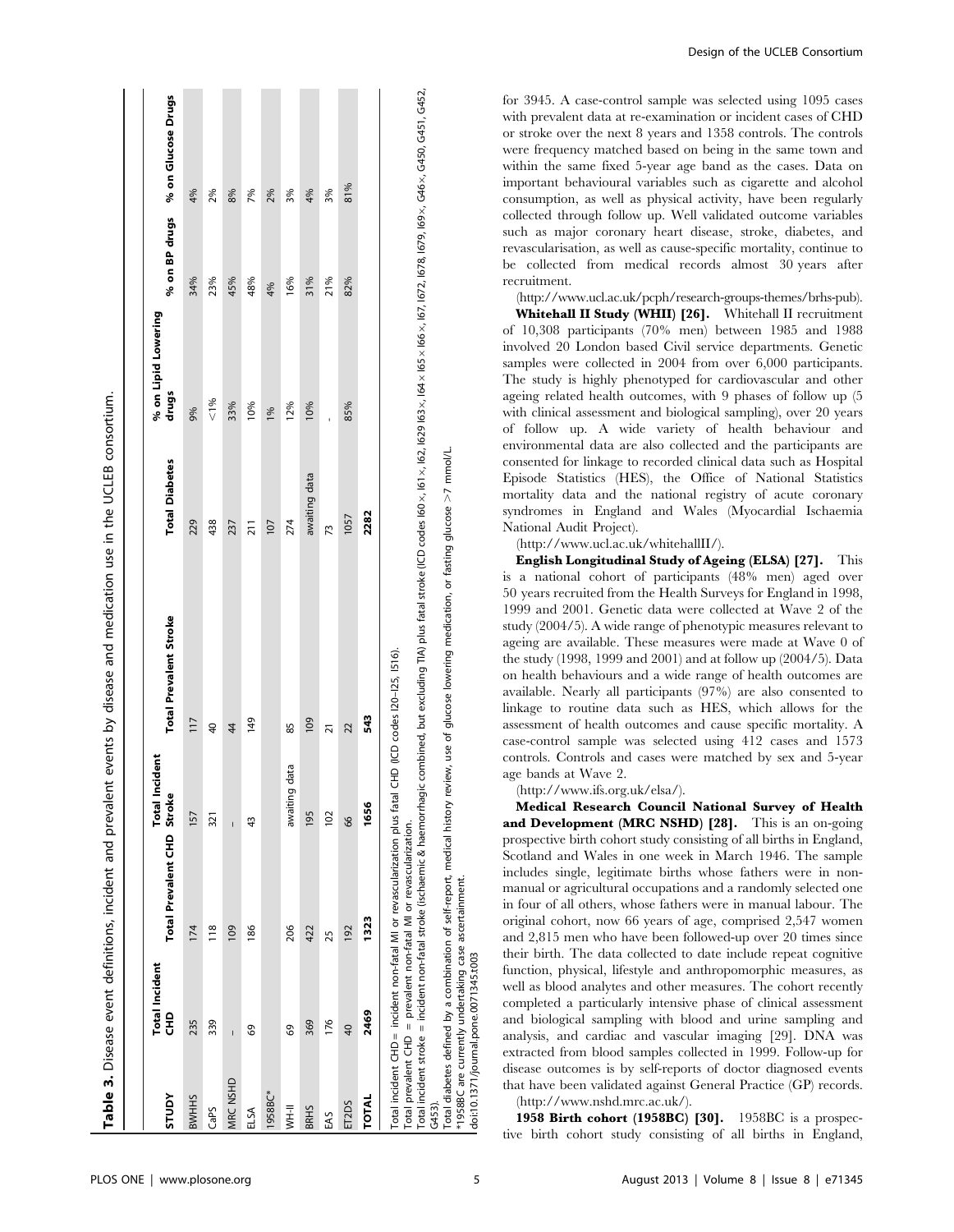Scotland and Wales in one week in March 1958. Participants to the cohort have been followed-up regularly since birth with prospective information collected on a wide range of indicators related to health, health behaviour, lifestyle, growth and development. There have been 9 contacts with the participants since their birth (ages 7, 11, 16, 23, 33, 41, 45, 47, and 50 years). The biomedical survey at age 45 years included collection of blood samples and DNA from about 8000 participants. Immortalised cell lines providing an unlimited resource for future genetic studies have been created for 7500 participants. Follow-up for disease outcomes is by self-reports of doctor diagnosed events and record linkage for fatal events.

#### Bristol/London School-based studies

Caerphilly prospective study (CaPS) [31]. This study is based on men aged between 45 to 59 years who resided in the small South Wales town of Caerphilly between the examination dates of 1979 &1983. Of the 2818 eligible, 2512, (89%) were recruited. The men were studied at baseline (Phase 1) and each subsequent 5 year period (Phase 2–5) and have therefore been followed up for around 20 years. An additional 447 patients were recruited at phase 2. The cohort has a wide range of cardiovascular phenotypes and at phase 3, cognitive function was also assessed, which has been supplemented with clinical dementia and cognitive impairment at phase 5. DNA was extracted from blood samples collected in 1992–1994. Follow-up for disease outcomes is by self-report from participants, who are also linked to hospital episode discharge summaries for validation checks to comply with WHO criteria, as well as death certificates for fatal events.

(http://www.bris.ac.uk/social-community-medicine/projects/ caerphilly/about).

British Women's Heart and Health Study (BWHHS) [32]. Established in 1999 as a study of women to parallel the BRHS, it used the same sampling frame and very similar clinic protocols to the 20 year follow-up of BRHS. From 1999–2001, 4286 women aged 60–79 were randomly selected from 23 general practices across the UK. A wide range of phenotypic measurements were obtained at baseline including anthropometry, blood pressure, ECG, lung function tests and fasting blood samples. Glucose, insulin, lipids, clotting and inflammatory markers have been assayed and stored serum is available. DNA was extracted from blood samples collected at baseline in 1999–2001. Data on sociodemographic and lifestyle variables such as cigarette smoking, alcohol consumption, diet, physical activity, reproductive health, education, occupation, quality of life, and activities of daily living have been collected repeatedly (baseline, years 3, 7, and 12). Follow-up for disease outcomes is by biennial medical record review (with validation checks) and cancer registrations and death certificates obtained from the National Health Service (NHS) Central Registration. Detailed follow-up is collected on coronary heart disease, stroke, type 2 diabetes, pulmonary embolism, deep vein thrombosis and cancer events. The UCLEB case-control sample was selected using 523 cases with prevalent disease at recruitment or incident cases of CHD or stroke up to 2010. 1501 controls were frequency matched based on being in the same town and within the same fixed 5-year age band as the cases.

(http://www.lshtm.ac.uk/eph/ncde/research/bwhhs/index.html).

#### Edinburgh-based studies

Edinburgh Artery Study (EAS) [33]. At baseline (August 1987-September 1988), an age-stratified random sample of men and women, aged 55–74 years, was selected from the age-sex registers of ten general practices with catchment populations spread geographically and socioeconomically throughout the city of Edinburgh. Subjects were excluded if they were unfit to participate (e.g. due to severe mental illness or terminal disease). These exclusions were replaced by other randomly sampled subjects. The study population is almost exclusively European. DNA was extracted at 5 years follow-up. Physical examinations were performed by specially trained research nurses using standardised operating procedures. The quality of clinical measurements were checked before and during the study by repeat measurements taken intermittently by the study coordinator. Individual observer measurements were assessed for drift. Blood assays were performed in accredited laboratories using international standards. Subjects have been followed up for 20 years for cardiovascular events, using repeat self-reporting questionnaires, record linkage for hospitalisations and deaths, and validation of events against pre-specified criteria through searching of hospital and GP notes. Comprehensive clinical examination was repeated at 5 and 12 years after commencement of the study, resulting in repeat measurements of several key variables.

Edinburgh Heart Disease Prevention Study (EHDPS) [34]. At baseline (1985–1987), all men aged 30–59 years and registered with one of two general practices in the city of Edinburgh, were invited to participate in this study. The response rate was 69% and follow-up of non-responders showed that there was no substantial bias. DNA was extracted at baseline. Physical examinations were performed by a specially trained research nurse using standardised operating procedures. Blood assays were performed in accredited laboratories using international standards. Subjects have been followed up after 20 years for cardiovascular events, using repeat self-reporting questionnaires and record linkage for hospitalisations and deaths.

Edinburgh Type 2 Diabetes Study (ET2DS) [35]. At baseline (August 2006 to August 2007), an age-stratified random sample of men and women with type 2 diabetes, aged 60–74 years, was selected from the Lothian Diabetes Register (LDR), a comprehensive database of subjects with known type 2 diabetes living in Lothian. Subjects were excluded if they did not meet WHO criteria for type 2 diabetes, or if they were physically unable to complete the clinical and cognitive examination. The study population is almost exclusively European. DNA was extracted at baseline. Physical examinations were performed by specially trained research nurses using standardised operating procedures. The quality of measurements was checked using observation of research staff by study investigators and inter-observer variability assessments were made for key variables. Blood assays were performed in accredited laboratories using international standards. Retrospective data on cardiovascular disease and selected physical and biochemical variables were retrieved using record linkage for hospitalisations and deaths since 1985 and using data from the LDR. Subjects returned for further clinical examination after one year and were examined again after they had participated for 4 years.

Asymptomatic Atherosclerosis Aspirin Trial (AAAT) [36]. At baseline (1998 to 2000), all men and women aged 50–75 and registered with participating general practices spread throughout Edinburgh, Glasgow and Lanarkshire (83% of all practices within study area), were invited to participate in this study. Subjects were excluded if they had a history of MI, stroke, angina or peripheral arterial disease (PAD) and included if they had an ankle brachial index of 0.9 or less. They were therefore a healthy, but moderately increased risk population, in terms of cardiovascular disease. Subjects were further excluded if they were currently using aspirin or other antiplatelet or had a contraindication to aspirin therapy. Subjects were followed up for 8 years for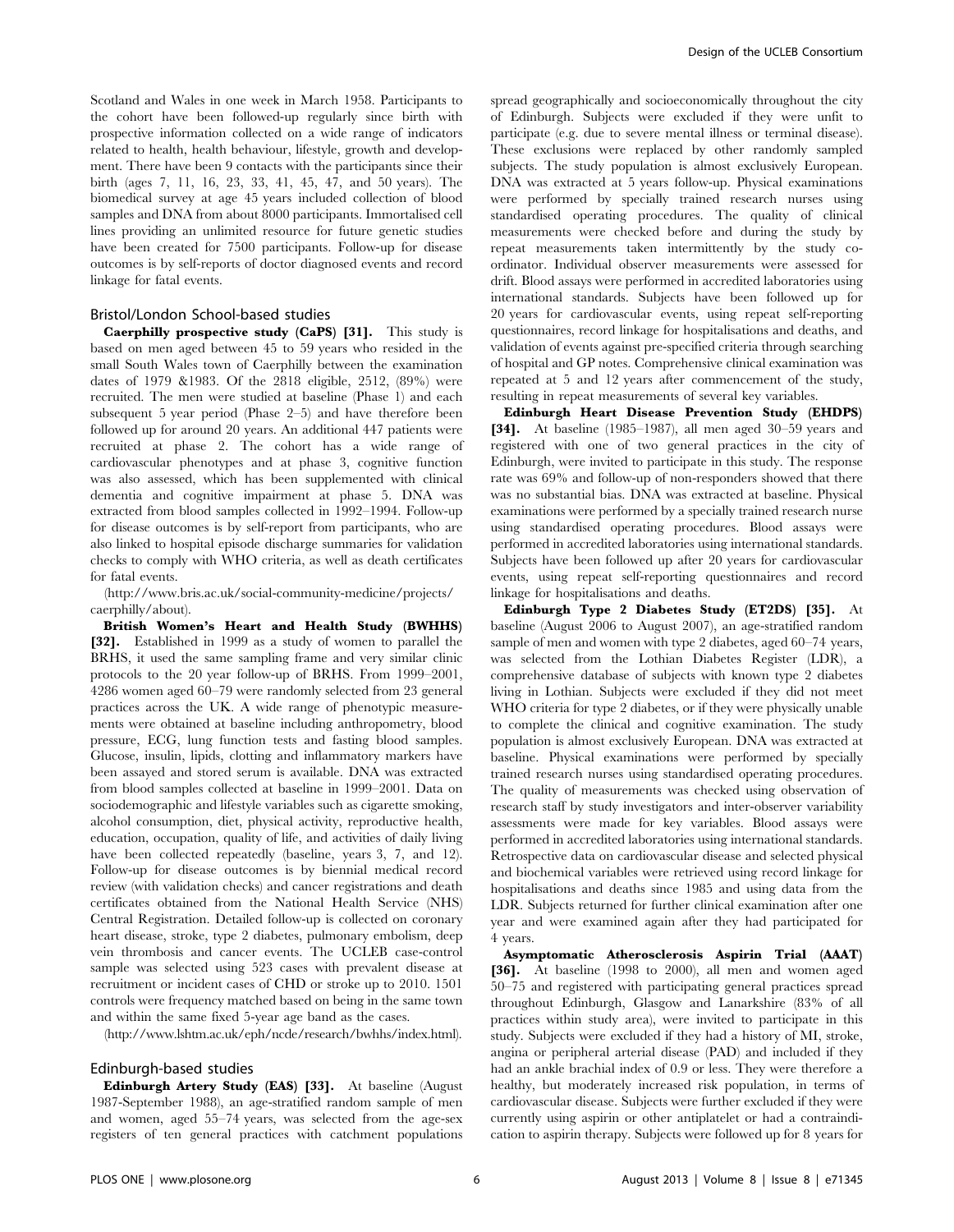cardiovascular events, using annual contacts with subjects, record linkage for hospitalisations and rigorous validation of events against pre-defined criteria using hospital and GP notes. Physical examination was performed at baseline and after 5 years by specially trained research nurses using standard operating procedures, and blood assays were performed in accredited laboratories using international standards. DNA was extracted 3 months after recruitment.

#### Work flow and organisation

The workflow developed to co-ordinate genotyping, merge and collate with harmonised phenotype and disease end-point data is summarised in Figure S1.

#### Organisation and governance

Informed consent was obtained for all subjects included in UCLEB research. Written approval from individual Research Ethics Committees to use anonymised individual level data has been obtained by each participating study. All data obtained and generated within the UCLEB consortium are fully anonymised, contain no personal identifiers and adhere to the contributing studies restrictions on deductive disclosure. Senior investigators from each participating study were invited to join the UCLEB steering group to discuss key projects to be carried forward and to assess the potential for external collaborations. An analysis group meets weekly focusing on methods development and analyses. There are regular weekly teleconferences organised from the coordinating centre at UCL during which the whole consortium is updated on various aspects of genotype and phenotype data management, and on-going and proposed analyses. An accessrestricted Google-hosted website has been set up to facilitate sharing of minutes, analysis plans, project proposals and other useful resources. The cohorts included in the UCLEB consortium have individual policies and mechanisms for data sharing and all have an excellent track record in this regard. Most of the studies have contributed to the highly cited Emerging Risk Factors Collaboration reports on CV risk factors and biomarkers, and to GWAS consortia and other large-scale genetic discovery efforts. Opportunities for data sharing are maximised because requests to individual studies are also possible, e.g. for projects that focus on certain study designs or where outcomes are available only in a subset. The proposals to access UCLEB data are evaluated by members of the steering committee using a standardised data request form. Aggregate SNP data for specifically requested traits are shared with external collaborators according to the external project analysis plan.

## Genotyping

Around 21,000 individuals across the cohorts have been typed using Metabochip (see Table 4), a genotyping platform consisting of  $\sim$ 200,000 SNPs, which cover the loci identified by GWAS in cardiometabolic diseases, and rare variants from the 1000 Genomes Project [23]. This will be supplemented by SNP data from a whole genome array in the 1958 Birth Cohort, the 50 k HumanCVD Beadchip [37] in WHII and BWHHS, and prior candidate and GWAS replication work in all studies. The NPHS-II, EHDPS and AAAT studies are available for new bespoke genotyping e.g. to validate associations from UCLEB samples genotyped by Metabochip. This will yield a powerful aggregate dataset rich in genetic and phenotypic detail.

Duplicate samples have been genotyped to compute the error rate. Initial quality control analysis on genotyped data identified any problem samples that have been subsequently excluded in further analysis. These included: checks for discordance between reported and genetically-determined ethnicity, replicate concordance, sample mix-up (unknown duplicates and comparison to previously genotyped data where available), gender ambiguity and cryptic relatedness (see Figure S1).

# Imputation using data from 1000 Genomes

Although coverage of the genome is less comprehensive using the Metabochip than a whole genome array, imputation against the 1000 genomes European ancestry reference sample extends coverage from 200,000 to approximately 1 million SNPs, when the  $R^2$  is  $\geq 0.8$  (see **Table 4**), with dense coverage of loci of interest for cardiometabolic disease, including approximately 70% of the druggable genome. Imputation using Metabochip data served to fine-map in and around regions covered by the array. However, the gene-centric nature of Metabochip means that there are extensive intergenic regions of the genome that have no SNP coverage, and therefore, imputation provided little additional information in these regions. Our imputation process was based on the strategy summarised at: http://genome.sph.umich.edu/wiki/ Minimac:  $1000$  Genomes Imputation Cookbook, and proceeded in three distinct stages: chunking, phasing and imputing.

#### Chunking

To speed up the overall imputation process, the genome was broken into overlapping chunks specified by reference to the physical map. Each chunk consisted of 1000 consecutive SNPs and consecutive chunks overlapped by 250 SNPs. The final chunk in each chromosome consisted of any remaining SNPs (less than 1000) plus a 250 SNP overlap with the penultimate chunk.

### Phasing

Each chunk was phased using the program MACH1 (downloaded from: http://www.sph.umich.edu/csg/abecasis/MACH/ download/), which implements a Markov Chain Monte Carlo (MCMC) Haplotyping algorithm [38,39]. The phasing process can be set to consider all possible haplotypic states for the genotypes but this is too computationally intensive to be practical. We therefore phased each chunk considering 500 states and the number of rounds of MCMC was set to 30.

#### Imputation

Phased haplotypes were used as a basis for imputation of untyped SNPs using the method described by Li et al. 2010 [39], which used an external set of reference haplotypes (1000 genomes, February 2012 release, CEU haplotype set) to infer the most likely allele call for untyped loci. The method was implemented using the software Minimac (downloaded from: http://www.sph.umich. edu/csg/cfuchsb/minimac-beta-2013.7.17.tgz. Following imputation, chunks were reassembled into full chromosomes. The genotypes for SNPs that lay in overlapped regions were taken from the chunk in which the  $\mathbb{R}^2$  statistic for imputation quality was greatest.

The UCLEB data was collated in a dosage format, which is readily utilised by the analytical package PLINK [40], as well as in probability format that can be used by the R Package snpStats (downloaded from: http://www.bioconductor.org/packages/2. 10/bioc/html/snpStats.html), which offers a useful range of analytical functions coupled with the flexibility of the R programming environment for data manipulation and further analysis.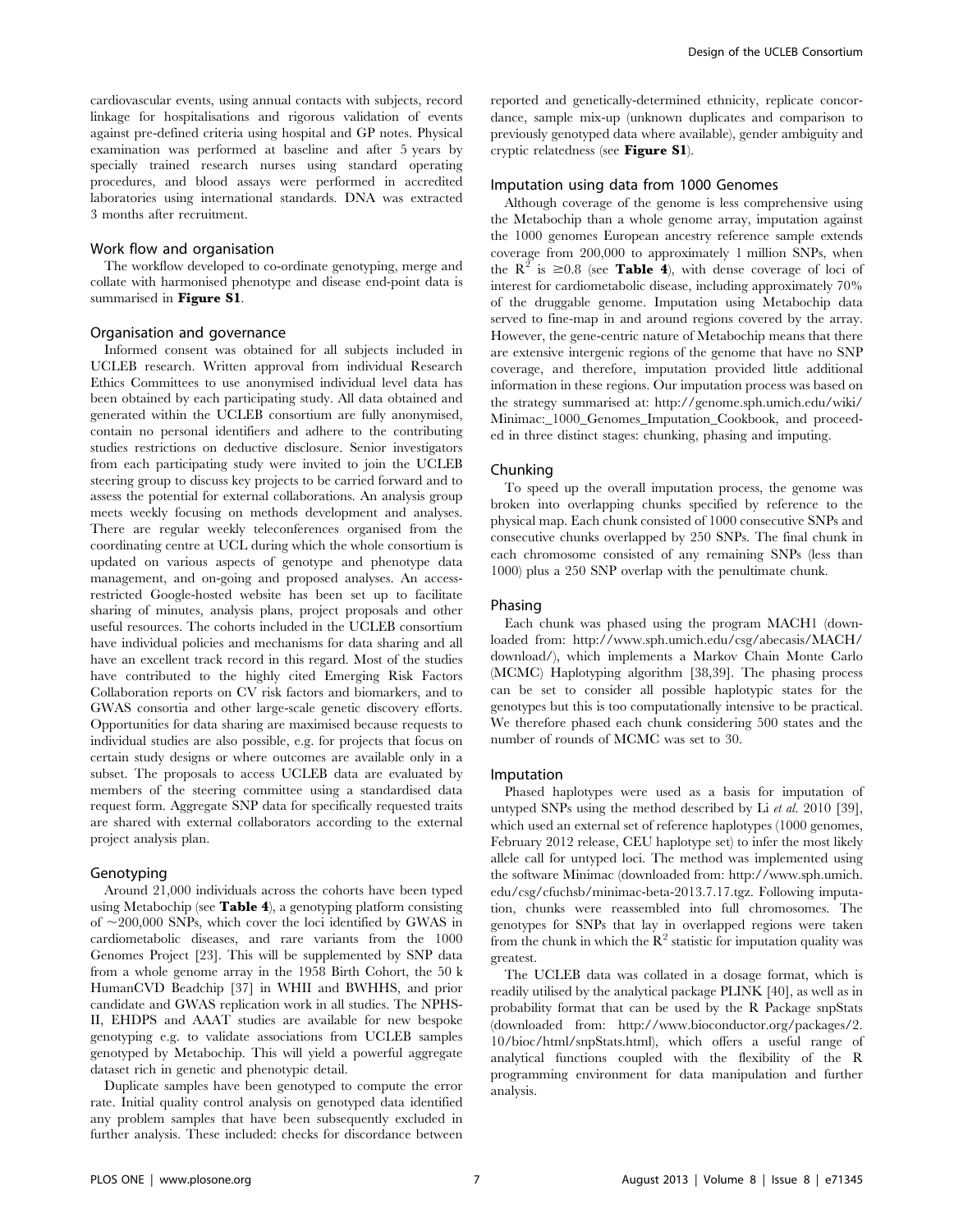|                                               |                                                        | Table 4. Information on genotyped and imputed SNPs.                                                                    |                                                           |                                                               |                                                        |                                                        |                                                        |                                                                                            |                                                        |                                                        |
|-----------------------------------------------|--------------------------------------------------------|------------------------------------------------------------------------------------------------------------------------|-----------------------------------------------------------|---------------------------------------------------------------|--------------------------------------------------------|--------------------------------------------------------|--------------------------------------------------------|--------------------------------------------------------------------------------------------|--------------------------------------------------------|--------------------------------------------------------|
|                                               | Genomics)*<br><b>MHII</b><br>EN                        | (Cambridge)*<br><b>WHII</b>                                                                                            | CaPS                                                      | EAS                                                           | ET <sub>2</sub> DS                                     | <b>BRHS</b>                                            | <b>BWHHS</b>                                           | <b>MRC NSHD</b>                                                                            | 1958BC                                                 | ELSA                                                   |
| Genotyping                                    |                                                        |                                                                                                                        |                                                           |                                                               |                                                        |                                                        |                                                        |                                                                                            |                                                        |                                                        |
| Array Reader                                  | iScan                                                  | BeadArray                                                                                                              | iScan                                                     | Beadstation S225                                              | iScan                                                  | iScan                                                  | iScan                                                  | <b>BeadArray</b>                                                                           | iScan                                                  | iScan                                                  |
| GenomeStudio<br>Version                       | v2010.1                                                | v2010.1                                                                                                                | v2010.3                                                   | v2009.1                                                       | v2010.3                                                | v2010.3                                                | v2010.3                                                | v2010.1                                                                                    | $\leq$                                                 | v2010.3                                                |
| Clustering<br>Algorithm                       | GenTrain, followed<br>by reclustering<br>based on data | to create cluster file<br>top 100 samples<br>Custom - using<br>and apply it<br>to the set.                             | reclustering based<br>followed by<br>GenTrain,<br>on data | reclustering based<br>GenTrain 2.0,<br>followed by<br>on data | GenTrain, followed<br>by reclustering<br>based on data | GenTrain, followed<br>by reclustering<br>based on data | GenTrain, followed<br>by reclustering<br>based on data | top 100 samples<br>to create cluster<br>Custom - using<br>file and apply<br>it to the set. | GenTrain, followed<br>by reclustering<br>based on data | GenTrain, followed<br>by reclustering<br>based on data |
| GenCall Threshold                             | 0.15                                                   | 0.15                                                                                                                   | 0.15                                                      | 0.15                                                          | 0.15                                                   | 0.15                                                   | 0.15                                                   | 0.15                                                                                       | 0.15                                                   | 0.15                                                   |
| Allele Format                                 | Plus Strand                                            | Plus Strand                                                                                                            | and<br>Plus Str                                           | Plus Strand                                                   | Plus Strand                                            | Plus Strand                                            | Plus Strand                                            | Plus Strand                                                                                | Plus Strand                                            | Plus Strand                                            |
| Total SNP <sub>S</sub>                        | 196725                                                 | 196725                                                                                                                 | 196725                                                    | 196725                                                        | 196725                                                 | 196725                                                 | 196725                                                 | 196725                                                                                     | 196725                                                 | 196725                                                 |
| <b>Total Samples</b>                          | 1008                                                   | 2405                                                                                                                   | 1411                                                      | 863                                                           | 1075                                                   | 2454                                                   | 2068                                                   | 2488                                                                                       | 5840                                                   | 2007                                                   |
| Sample Call Rate<br>threshold                 | 0.95                                                   | 0.95                                                                                                                   | 0.95                                                      | supplied data<br>no QC on                                     | 0.95                                                   | 0.95                                                   | 0.95                                                   | 0.95                                                                                       | 0.95                                                   | 0.95                                                   |
| Samples passing<br>call rate 0.95             | 1005                                                   | 2388                                                                                                                   | 1376                                                      | 814                                                           | 1050                                                   | 2381                                                   | 1994                                                   | 2475                                                                                       | 5813                                                   | 2004                                                   |
| Samples passing<br>all QC                     | 3078                                                   |                                                                                                                        | 1349                                                      | 764                                                           | 1007                                                   | 2342                                                   | 1980                                                   | 2464                                                                                       | 5560                                                   | 1883                                                   |
| SNP Call Rate<br>threshold                    | 0.95                                                   |                                                                                                                        | 0.95                                                      | supplied data<br>no QC on                                     | 0.95                                                   | 0.95                                                   | 0.95                                                   | 0.95                                                                                       | 0.95                                                   | 0.95                                                   |
| SNPs passing call<br>rate 0.95                | 193203                                                 |                                                                                                                        | 192040                                                    | 186324                                                        | 192701                                                 | 185419                                                 | 190386                                                 | 150443                                                                                     | 183675                                                 | 191478                                                 |
| Post-Imputation                               |                                                        |                                                                                                                        |                                                           |                                                               |                                                        |                                                        |                                                        |                                                                                            |                                                        |                                                        |
| No. polymorphic<br>SNPs with<br>$Rsq \ge 0.3$ | 3838657                                                |                                                                                                                        | 4097468                                                   | 3967944                                                       | 4099771                                                | 4009987                                                | 4079402                                                | 4113227                                                                                    | 3864584                                                | 4085542                                                |
| No. polymorphic<br>SNPs with<br>$Rsq \ge 0.8$ | 1217802                                                |                                                                                                                        | 130943                                                    | 1265020                                                       | 1312849                                                | 1271204                                                | 1298293                                                | 1311791                                                                                    | 1302863                                                | 1303682                                                |
|                                               | doi:10.1371/journal.pone.0071345.t004                  | *The WHII study was typed at two centres with different array readers, which were compared and shown to be concordant. |                                                           |                                                               |                                                        |                                                        |                                                        |                                                                                            |                                                        |                                                        |

Design of the UCLEB Consortium

 $\mathbf{r}$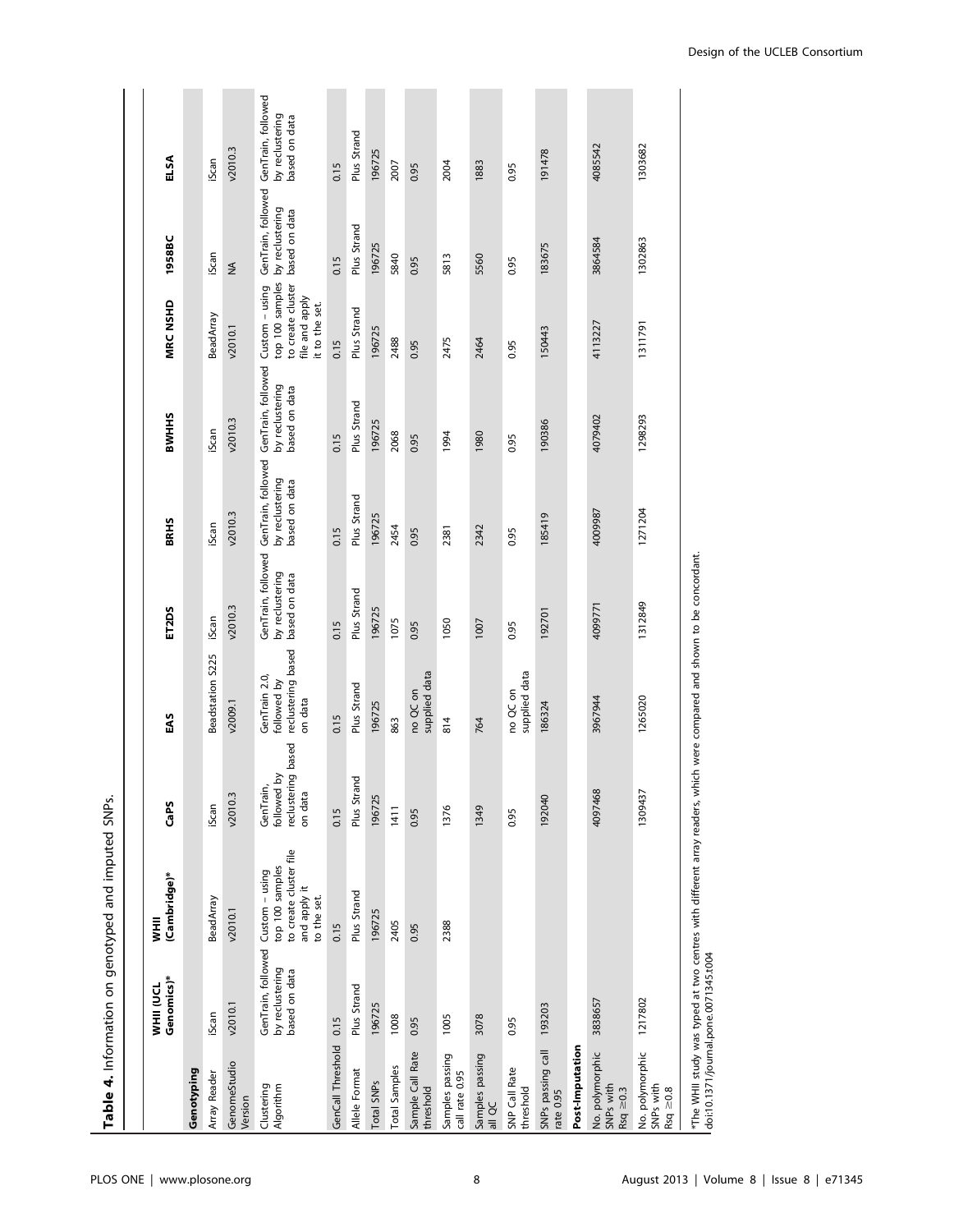# Phenotype and disease endpoints

Phenotypic data available for sharing from each study were harmonized to agreed units and categories determined by individual study and phenotype data managers. Data were then collated at the UCLEB coordinating centre (Table 3). Disease definitions were as follows: CHD is all non-fatal myocardial infarction (MI) or any revascularisation procedure (coronary artery bypass surgery or angioplasty) and fatal CHD. Stroke is all nonfatal stroke (ischaemic & haemorrhagic combined) excluding TIA and fatal stroke. Fatal events are defined or matched according to a pre-defined list of ICD codes. Type II diabetes is based on either self-reported, medical history review, taking glucose lowering medication, or a fasting glucose  $>7$  mmol/L. Medication data were also collated, including those on lipid lowering drugs (statins or other medication), blood pressure lowering drugs, and glucose drugs (Table 3).

# Analyses

Analysis plans have been written that can be adapted by each working group for specific analyses, and Stata, PLINK and R syntax are available for these analyses. In order to address the core aims of UCLEB, five broad analytical approaches will be applied.

- (a) Metabochip-wide genetic discovery analysis to be run individually on each study, from which study-specific estimates will be pooled by fixed effects meta-analysis weighting by inverse variance using the METAL program, as well as by random effects meta-analysis, to generate summary estimates for each trait. Medication use for the main drug classes affecting cardiometabolic traits (cholesterol, blood pressure and glucose) has been carefully recorded. Previously validated methods [41,42] for adjusting genetic associations for medication use will be applied. Heterogeneity will be estimated by Cochran's  $\overline{O}$  statistic and the  $I^2$  value (and 95% confidence interval; CI). SNPs most likely to mark or represent causal sites will be identified using variable selection methods, as well as conditional analyses to identify independent SNPs at each locus applying locus-specific Bonferroni correction.
- (b) Analysis of multiple phenotypes (phenome scans) for improving power and investigating pleiotropy. Considering the extra information provided by the covariance between the traits allows the joint analysis of multiple phenotypes, in order to increase power. One such implementation is MultiPhen [43], in which the genotype of each SNP is regressed on a group of phenotypes. Pleiotropy will be explored in two ways; (i) using Bayesian statistical methodology, where the association between multiple phenotypes and multiple SNPs will be analysed simultaneously using the GUESS software [44]; and (ii) through phenome scans based on associations reported in prior studies, where the association of a selection of known disease associated genetic loci is tested for the large number of available phenotypes in the UCLEB data to establish common pathways and functional links.
- (c) Application of genetic associations in risk prediction models. The absolute, relative and attributable genetic risk of CVD events (overall, and separately for fatal/non-fatal CHD and stroke) will be estimated and compared with the associations of non-genetic risk factors using SNPs identified by prior GWAS that are included in Metabochip. Analyses will use Cox proportional hazards models and derived hazard ratios (HRs). Risks will be estimated within study and pooled by

random effects meta-analysis with exploration of heterogeneity and effect modification by strata of age, CVD risk factors, and by geographic region. We will generate standard prediction metrics (e.g. C-statistics, net-reclassification, integrated discrimination index) that will compare the benefit of genotypes for CVD prediction with established non-genetic risk scores. The large number of incident CV events in the UCLEB consortium  $($ >5000) will allow precise risk estimates to be obtained and minimise potential falsepositive findings.

- (d) Mendelian randomisation (MR) analyses. MR studies typically quantify and compare three associations: (i) biomarker-disease in prospective cohort studies; (ii) genotype-biomarker in cross-sectional or prospective cohort studies; and (iii) genotype-disease in prevalent case-control studies or studies of incident cases and controls nested within a cohort study. Triangulation of the risk estimates provides evidence on causation, with the magnitude of the causal association being estimated by instrumental variables regression. Despite emerging successes of MR, two limitations remain. First, many biomarker-associated SNPs are of weak effect, compromising power and necessitating large sample sizes. Second, although SNPs identified for an index association with a single CVD risk factor/biomarker are not generally associated with exogenous exposures influencing CVD risk (e.g. diet, physical activity, socioeconomic status), they are frequently associated with a diverse range of endogenous biomarkers. This can compromise interpretation of an MR analysis based on a single locus. The issue of power is addressed in UCLEB both through use of gene scores and through external collaboration with other studies and consortia to ensure case numbers are not limiting. The use of genetic instruments comprising SNPs from different genetic loci, each independently associated with the biomarker of interest, increases power, since each SNP contributes incrementally to the marker variance, and also helps reduce non-specificity, because the relative genetic effect on traits other than biomarker of interest tends to attenuate.
- (e) Genetic effects on risk factor/biomarker trajectories. Analysis of risk factor trajectories will involve generation of standard deviation scores for each trait, cross-sectional descriptive analyses at different ages, and the development of hierarchical mixed models which account for correlation between repeated measures, as well as age-by-genotype interaction tests. We will use multiple imputation for the management of missing data.

Figure S2 gives additional information on the analyses that have been prioritised by UCLEB.

# Power calculations

Power and sample size calculations were conducted to evaluate the ability of the UCLEB datasets to discover novel loci and to test the effect of loci validated for an index trait on other traits and outcomes. Conservative alpha values of  $1\times10^{-7}$  (GWAS level) were adopted for the former and  $10^{-4}$  for the latter. All sample size estimates correspond to the total number of individuals and assume a 10-year CVD event rate of 16%, based on average age, follow-up period and gender of participants in UCLEB cohorts.

Quantitative traits. For quantitative traits, a good approximation for the sample size is given by  $N = (z_{\alpha} + z_{\beta})^2 / q^2$  where  $z_{\alpha}$ and  $z_\beta$  are values of the standard normal distribution for specified alpha and beta error and  $q^2$  is the amount of variance explained,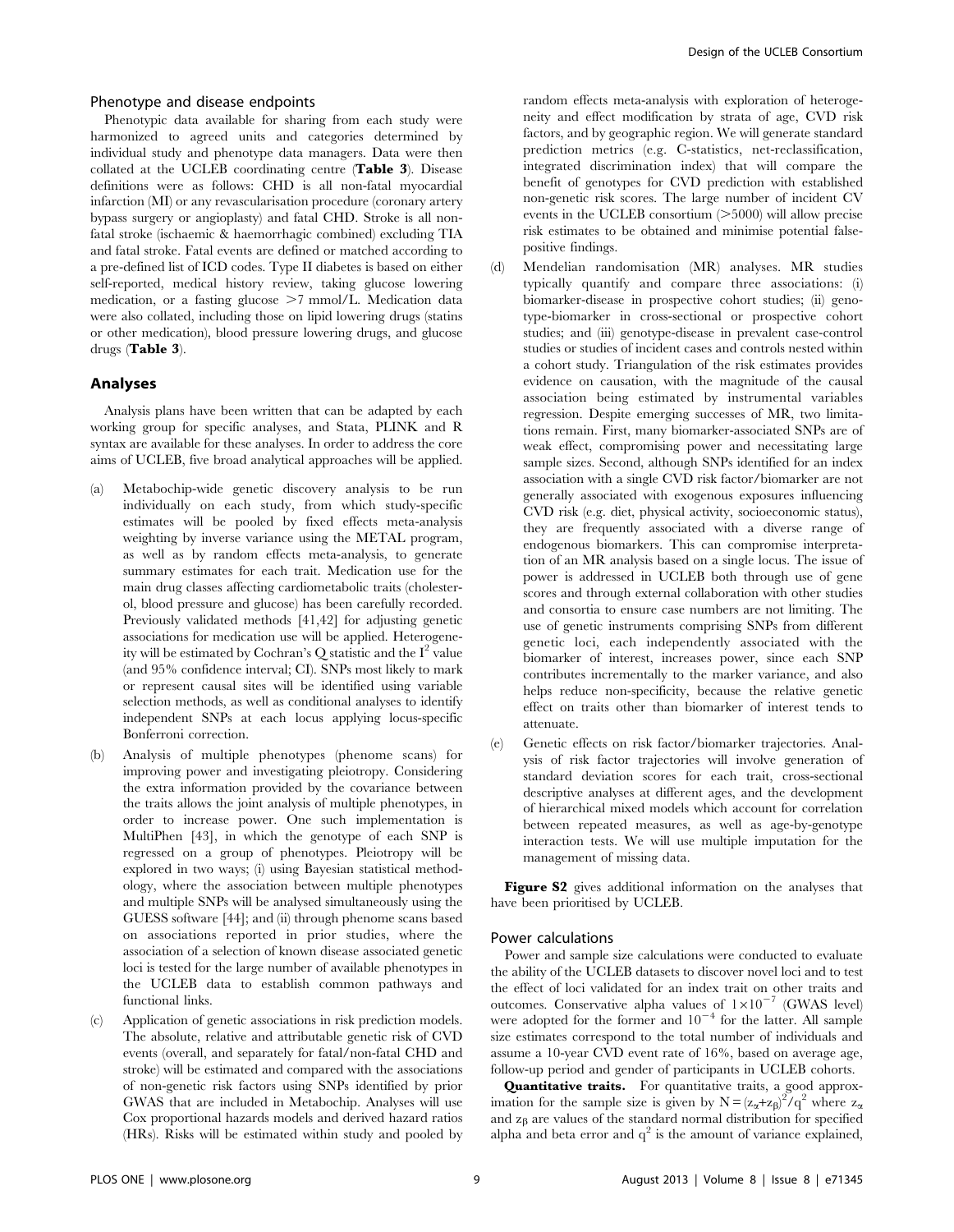which is determined by effect size and minor allele frequency in the case of single SNPs. In addition to alpha and sample size, power depends on the variance explained by a SNP, which is in turn related to minor allele frequency (MAF, pAu) and effect size (d) and is given by  $q^2 = 2p_{Au}(1-p_{Au})d^2$ . Tables S1a and S1b present the resulting power estimates in order to be able to discover SNPs that explain as little as 0.5% of the variance with 80% power. The tables provide power for sample sizes in the range 2,500 and 20,000 to detect variance in a quantitative trait of 0.5–5% at a pvalue of  $10^{-7}$  (Table S1a), and a p-value of  $10^{-4}$  (Table S1b).

Events. For disease events, power depends additionally on incidence rate. A differentiation is made between common alleles (see Tables S2a and S2b) and rare alleles (see Tables S2c and S2d). Higher MAFs are often accompanied by smaller effect sizes while rare alleles have a higher likelihood of larger effects. As illustrated by Tables S2a–d, the combination of very small MAF and very small effect leads to a substantial inflation of the effect of sample size on power. With an overall sample of 30,000 subjects, and a 16% 10-year event rate, power estimates mostly exceed 80% for a range of plausible effect sizes. For example, with a total sample of 27,323 individuals among whom the 10-year event rate is 16%, power to detect a common SNP with MAF of 15% and odds ratio of 1.2 is 80%. With regard to rare alleles that have a frequency of only 1%, achieving a power of 80% for an odds ratio of 2, requires 18,456 subjects.

#### **Discussion**

UCLEB is a large-scale epidemiological resource bringing together diverse expertise across studies, scientific advisors, phenotype experts, statistical experts and analysts. UCLEB has an established research governance structure, data sharing arrangements, steering, operations and analysis groups, a centralised, secure, access-managed genetic and phenotypic data repository, and agreed analysis protocols. The strength of cohort-based analyses is that genetic loci can be identified for every quantitative trait recorded in sufficiently large numbers. UCLEB has more than 100 traits indexing 16 organs and biological systems. Moreover, as well as the established 1-trait: 1- Metabochip-wide analysis model, there is an opportunity to integrate Metabochip information, for example, to identify quantitative traits with overlapping genetic regulation and genetic loci with effects on multiple pathways.

Heritability estimates provide an indication of the overall genetic contribution, but not the number of genes influencing a trait or the size of effect. Despite similar heritability, genes for some traits such as blood inflammation markers [45,46] have been identified by moderately-sized GWAS, while others such as BMI [47] and height [48] have required much larger data sets to identify genes of smaller effect with statistical confidence. In general, traits more proximal in the pathway from genome variation to disease (e.g. blood proteins and metabolites) are likely to be identified with smaller sample sizes than distal (higher order) phenotypes such as ECG parameters and BP. However, expansion of the population resources in both domains would be beneficial even for traits where some genetic loci have already been identified (e.g. LDL-cholesterol), because of the large residual unexplained phenotypic variance. For the majority of traits in this consortium, the genetic determinants have yet to be fully characterised.

By exploiting measures of continuous phenotypes where available, case-control GWAS have not only provided insight on disease-associated loci but have also started to uncover genetic effects on quantitative traits. However, highly-phenotyped, population-based prospective studies are particularly suited for

genetic analysis of quantitative traits because of: (1) the range of measures; (2) longitudinal follow-up that also allows exploration of genetic effects on trajectories, and at critical periods; (3) the addition of new phenotypic detail with new waves of resurvey and data collection, which enrich the resource, so that the value of the investment in genotyping extends beyond any single trait or outcome; (4) assessment of context dependent genetic effects because of exhaustive information on diet, records (and sometimes objective measures) of smoking and physical activity, as well as education, employment, medication and many other environmental factors [49,50]; and (5) repeated measures not only of many of the outcomes of interest but also some of the important environmental modifiers (e.g. smoking, alcohol consumption, physical activity and social indices), which will help improve precision by allowing control for regression dilution bias, and will facilitate analysis of gene-environment interaction [51]. Together with the use of the Metabochip SNP array that more densely captures genome variation, including rare and copy number variants, this should allow more comprehensive evaluation of genetic effects on disease-relevant traits.

A number of large consortia have already been assembled to discover and subsequently fine map genetic associations of cardiometabolic traits and disease end points [52–54] using Metabochip. UCLEB studies have already contributed to some of these efforts, but these are typically based on sharing of summary level data on a narrow range of phenotypes or disease end-points. The added value of the UCLEB consortium comes from the ability to undertake discovery of the genetic loci for less commonly available phenotypes not currently the subject of consortium based efforts, extend the associations of known cardiometabolic loci to a wider range of phenotypes (phenome scans), to investigate the effects of known genetic variants on biomarker trajectories and variability (where repeat measures are available), to evaluate the predictive utility of known disease associated genetic variants for incident CVD events, and to generate and optimise genetic tools for Mendelian randomisation analyses based on effect size and specificity for the trait of interest. In this respect, the UCLEB is most similar in design, organisation, exposure measures and aims to two other assemblies of population based studies engaged in collaborative genomic research. These are the National Heart Lung and Blood Institute Candidate Gene Association Resource (CARe) [55], and the Cohorts for Heart and Aging Research in Genomic Epidemiology (CHARGE) Consortium [56].

# Conclusions

In conclusion, UCLEB provides a stable, long-term resource for large-scale, integrated genomics analyses, with the potential to add proteomic and metabolomic technologies as they emerge. The archived biological samples will facilitate more comprehensive phenomic analysis to match the breadth of genomic data. The integration of multiple layers of –omics data within the framework of cohort studies should eventually lead to a more comprehensive understanding of the mechanisms of common disease [57]. We recognise that very large sample sizes are required for assessments of gene-environment interactions (more so for disease outcomes than quantitative traits) and are likely to require ''consortia of consortia''. Therefore, UCLEB will also continue to collaborate externally and contribute to the wider research efforts focused around specific diseases and phenotypes. UCLEB will do this by building on an already extensive network of successful links with other investigators in the UK and internationally, that will permit powerful large-scale analyses.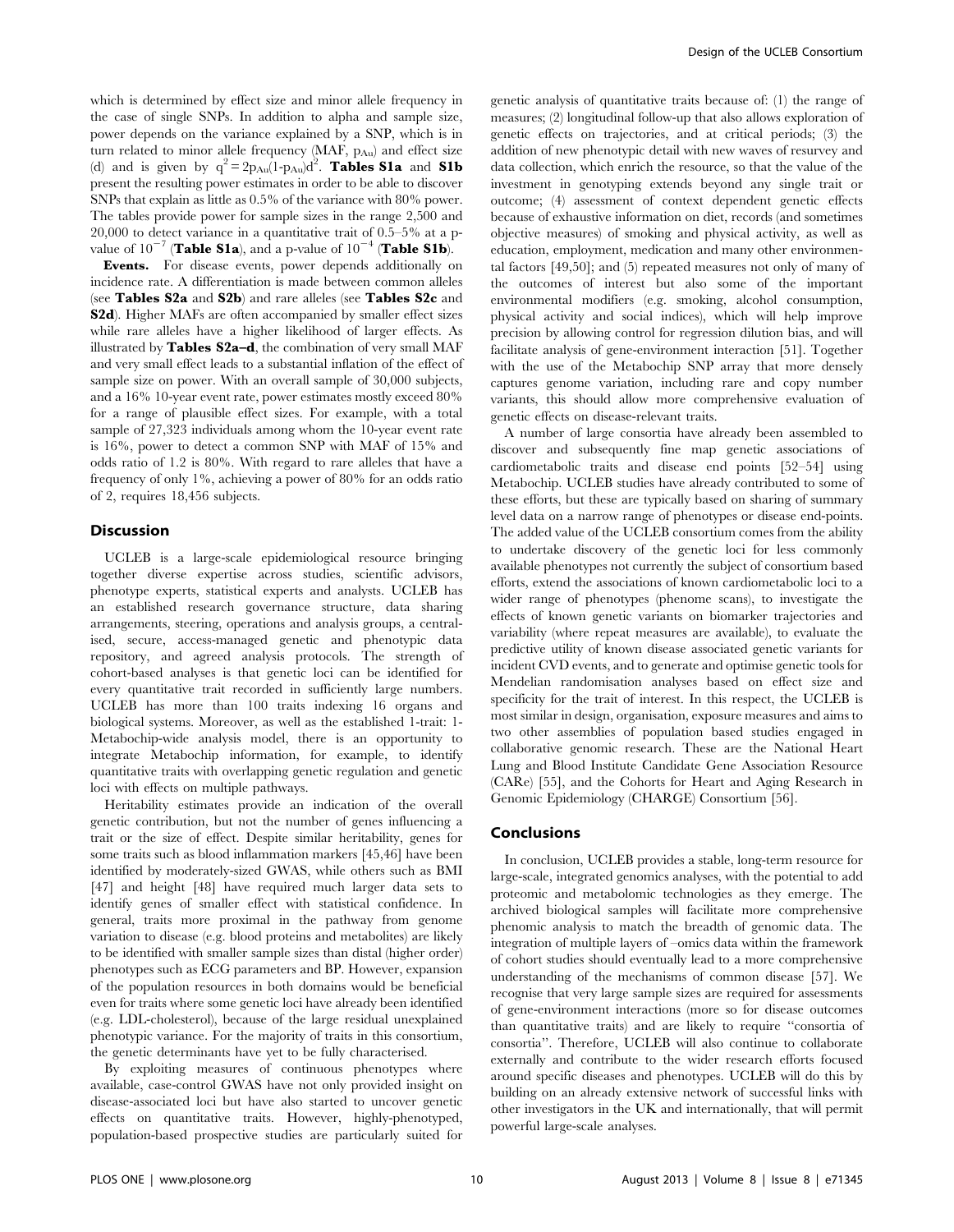### Supporting Information

### Figure S1 UCLEB workflow. (DOCX)

Figure S2 Prioritised analyses in UCLEB. (DOCX)

Table S1 Table S1a: Power for discovery for quantitative traits. Table S1b: Power for translation for quantitative traits (DOCX)

Table S2 Table S2a: Power for discovery for common alleles. Table S2b: Power for translation for common alleles. Table S2c: Power for discovery for rare alleles. Table S2d: Power for translation for rare alleles. (DOCX)

#### References

- 1. Samani NJ, Erdmann J, Hall AS, Hengstenberg C, Mangino M, et al. (2007) Genomewide Association Analysis of Coronary Artery Disease. N Engl J Med 357: 443–453.
- 2. Coronary Artery Disease Consortium (2009) Large Scale Association Analysis of Novel Genetic Loci for Coronary Artery Disease. Arterioscler Thromb Vasc Biol 29: 774–780.
- 3. Erdmann J, Groszhennig A, Braund PS, Konig IR, Hengstenberg C, et al. (2009) New susceptibility locus for coronary artery disease on chromosome 3q22.3. Nat Genet 41: 280–282.
- 4. Bown MJ, Braund PS, Thompson J, London NJM, Samani NJ, et al. (2008) Association Between the Coronary Artery Disease Risk Locus on Chromosome 9p21.3 and Abdominal Aortic Aneurysm. Circ Cardiovasc Genet 1: 39–42.
- 5. Zeggini E, Scott LJ, Saxena R, Voight BF, Marchini JL, et al. (2008) Metaanalysis of genome-wide association data and large-scale replication identifies additional susceptibility loci for type 2 diabetes. Nat Genet 40: 638–645.
- 6. Kathiresan S, Willer CJ, Peloso GM, Demissie S, Musunuru K, et al. (2009) Common variants at 30 loci contribute to polygenic dyslipidemia. Nat Genet 41: 56–65.
- 7. Newton-Cheh C, Johnson T, Gateva V, Tobin MD, Bochud M, et al. (2009) Genome-wide association study identifies eight loci associated with blood pressure. Nat Genet 41: 666–676.
- 8. Liu JZ, Tozzi F, Waterworth DM, Pillai SG, Muglia P, et al. (2010) Metaanalysis and imputation refines the association of 15q25 with smoking quantity. Nat Genet 42: 436–440.
- 9. Talmud PJ, Drenos F, Shah S, Shah T, Palmen J, et al. (2009) Gene-centric Association Signals for Lipids and Apolipoproteins Identified via the HumanCVD BeadChip. Am J Hum Genet 85: 628–642.
- 10. Clarke R, Peden JF, Hopewell JC, Kyriakou T, Goel A, et al. (2009) Genetic Variants Associated with Lp(a) Lipoprotein Level and Coronary Disease. N Engl J Med 361: 2518–2528.
- 11. Smith NL, Chen MH, Dehghan A, Strachan DP, Basu S, et al. (2010) Novel Associations of Multiple Genetic Loci With Plasma Levels of Factor VII, Factor VIII, and von Willebrand Factor. Circulation 121: 1382–1392.
- 12. Hindorff LA, Sethupathy P, Junkins HA, Ramos EM, Mehta JP, et al. (2009) Potential etiologic and functional implications of genome-wide association loci for human diseases and traits. PNAS 106: 9362–9367.
- 13. International Human Genome Sequencing Consortium (2001) Initial sequencing and analysis of the human genome. Nature 409: 860–921.
- 14. Venter JC, Adams MD, Myers EW, Li PW, Mural RJ, et al. (2001) The Sequence of the Human Genome. Science 291: 1304–1351.
- 15. Manolio TA, Collins FS (2009) The HapMap and Genome-Wide Association Studies in Diagnosis and Therapy. Annu Rev Med 60: 443–456.
- 16. Hindorff LA, Junkins HA, Hall PN, Mehta JP, Manolio TA (2011) A Catalog of Published Genome-Wide Association Studies. Available at http://www.genome. gov/gwastudies. http://www.genome.gov/gwastudies.
- 17. Preuss M, Koenig IR, Thompson JR, Erdmann J, Absher D, et al. (2010) Design of the Coronary ARtery DIsease Genome-Wide Replication And Meta-Analysis (CARDIoGRAM) Study. Circ Cardiovasc Genet 3: 475–483.
- 18. Gschwendtner A, Bevan S, Cole JW, Plourde A, Matarin M, et al. (2009) Sequence variants on chromosome 9p21.3 confer risk for atherosclerotic stroke. Ann Neurol 65: 531–539.
- 19. Gaal EI, Salo P, Kristiansson K, Rehnstrom K, Kettunen J, et al. (2012) Intracranial Aneurysm Risk Locus 5q23.2 Is Associated with Elevated Systolic Blood Pressure. PLoS Genet 8: e1002563.
- 20. Teslovich TM, Musunuru K, Smith AV, Edmondson AC, Stylianou IM, et al. (2010) Biological, clinical and population relevance of 95 loci for blood lipids. Nature 466: 707–713.
- 21. Ingelsson E, Langenberg C, Hivert MF, Prokopenko I, Lyssenko V, et al. (2010) Detailed Physiologic Characterization Reveals Diverse Mechanisms for Novel Genetic Loci Regulating Glucose and Insulin Metabolism in Humans. Diabetes 59: 1266–1275.

# Acknowledgments

We thank all of the participants and the general practitioners, research nurses and data management staff who supported data collection and preparation.

# Author Contributions

Conceived and designed the experiments: ADH JPC MK MK SEH DK EH CP RM SE PW JP TG IND YBS DAL. Performed the experiments: TS CD SS JW CG SM AC AW KO MVH TG. Analyzed the data: TS JE CD SS JW CG SM DZ AC CF HW AA TLD FD JC. Contributed reagents/materials/analysis tools: ADH JPC MK MK SEH RH DH EH CP RM SE PW JP TG IND YBS DAL MC NW MWJS. Wrote the paper: TS JE CD SS JW CG SM DZ AC CF AW TG MVH HW FD RS PJT SEH EH IND RM JP MK MK VP FD JCW JPC ADH.

- 22. Hardy J, Singleton A (2009) Genomewide Association Studies and Human Disease. N Engl J Med 360: 1759–1768.
- 23. Voight BF, Kang HM, Ding J, Palmer CD, Sidore C, et al. (2012) The Metabochip, a Custom Genotyping Array for Genetic Studies of Metabolic, Cardiovascular, and Anthropometric Traits. PLoS Genet 8: e1002793.
- 24. Miller GJ, Bauer KA, Barzegar S, Foley AJ, Mitchell JP, et al. (1995) The effects of quality and timing of venepuncture on markers of blood coagulation in healthy middle-aged men. Thromb Haemost 73: 82–86.
- 25. Shaper AG, Pocock SJ, Walker M, Cohen NM, Wale CJ, et al. (1981) British Regional Heart Study: cardiovascular risk factors in middle-aged men in 24 towns. BMJ 283.
- 26. Marmot MG, Stansfeld S, Patel C, North F, Head J, et al. (1991) Health inequalities among British civil servants: the Whitehall II study. The Lancet 337: 1387–1393.
- 27. Marmot M, Banks J, Blundell R, Lessof C, Nazroo J (2003) Health, Wealth and Lifestyles of the Older Population in England: The 2002 English Longitudinal Study of Ageing. London: Institute for Fiscal Studies.
- 28. Wadsworth M, Kuh D, Richards M, Hardy R (2006) Cohort Profile: The 1946 National Birth Cohort (MRC National Survey of Health and Development). Int J Epidemiol 35: 49–54.
- 29. Kuh D, Pierce M, Adams J, Deanfield J, Ekelund U, et al. (2011) Cohort Profile: Updating the cohort profile for the MRC National Survey of Health and Development: a new clinic-based data collection for ageing research. International Journal of Epidemiology 40: e1–e9.
- 30. Power C, Elliott J (2006) Cohort profile: 1958 British birth cohort (National Child Development Study). Int J Epidemiol 35: 34–41.
- 31. Bainton D, Miller NE, Bolton CH, Yarnell JWG, Sweetnam PM, et al. (1992) Plasma triglyceride and high density lipoprotein cholesterol as predictors of ischaemic heart disease in British men. Br Heart J 68: 60–66.
- 32. Lawlor DA, Bedford C, Taylor M, Ebrahim S (2003) Geographical variation in cardiovascular disease, risk factors, and their control in older women: British Women's Heart and Health Study. J Epidemiol Community Health 57: 134– 140.
- 33. Fowkes FG, Housley E, Cawood EHH, MacIntyre CCA, Ruckley CV, et al. (1991) Edinburgh Artery Study: Prevalence of Asymptomatic and Symptomatic Peripheral Arterial Disease in the General Population. Int J Epidemiol 20: 384– 392.
- 34. Price WH, Kitchen AH (1991) RFLP markers of familial coronary heart disease. In: Galton DJ, Assmann G, editors. DNA Polymorphisms as disease markers. New York: Plenum Press.
- 35. Price J, Reynolds R, Mitchell R, Williamson R, Fowkes FG, et al. (2008) The Edinburgh Type 2 Diabetes Study: study protocol. BMC Endocrine Disorders 8: 18.
- 36. Price J, Stewart M, Deary I, Murray GD, Sandercock P, et al. (2008) Low dose aspirin and cognitive function in middle aged to elderly adults: randomised controlled trial. BMJ 337.
- 37. Keating BJ, Tischfield S, Murray SS, Bhangale T, Price TS, et al. (2008) Concept, Design and Implementation of a Cardiovascular Gene-Centric 50 K SNP Array for Large-Scale Genomic Association Studies. PLoS ONE 3: e3583.
- 38. Li Y, Willer C, Sanna S, Abecasis G (2009) Genotype Imputation. Annu Rev Genom Human Genet 10: 387–406.
- 39. Li Y, Willer CJ, Ding J, Scheet P, Abecasis GR (2010) MaCH: using sequence and genotype data to estimate haplotypes and unobserved genotypes. Genetic Epidemiology 34: 816–834.
- 40. Purcell S, Neale B, Todd-Brown K, Thomas L, Ferreira MAR, et al. (2007) PLINK: A Tool Set for Whole-Genome Association and Population-Based Linkage Analyses. Am J Hum Genet 81: 559–575.
- 41. Tobin MD, Sheehan NA, Scurrah KJ, Burton PR (2005) Adjusting for treatment effects in studies of quantitative traits: antihypertensive therapy and systolic blood pressure. Statistics in Medicine 24: 2911–2935.